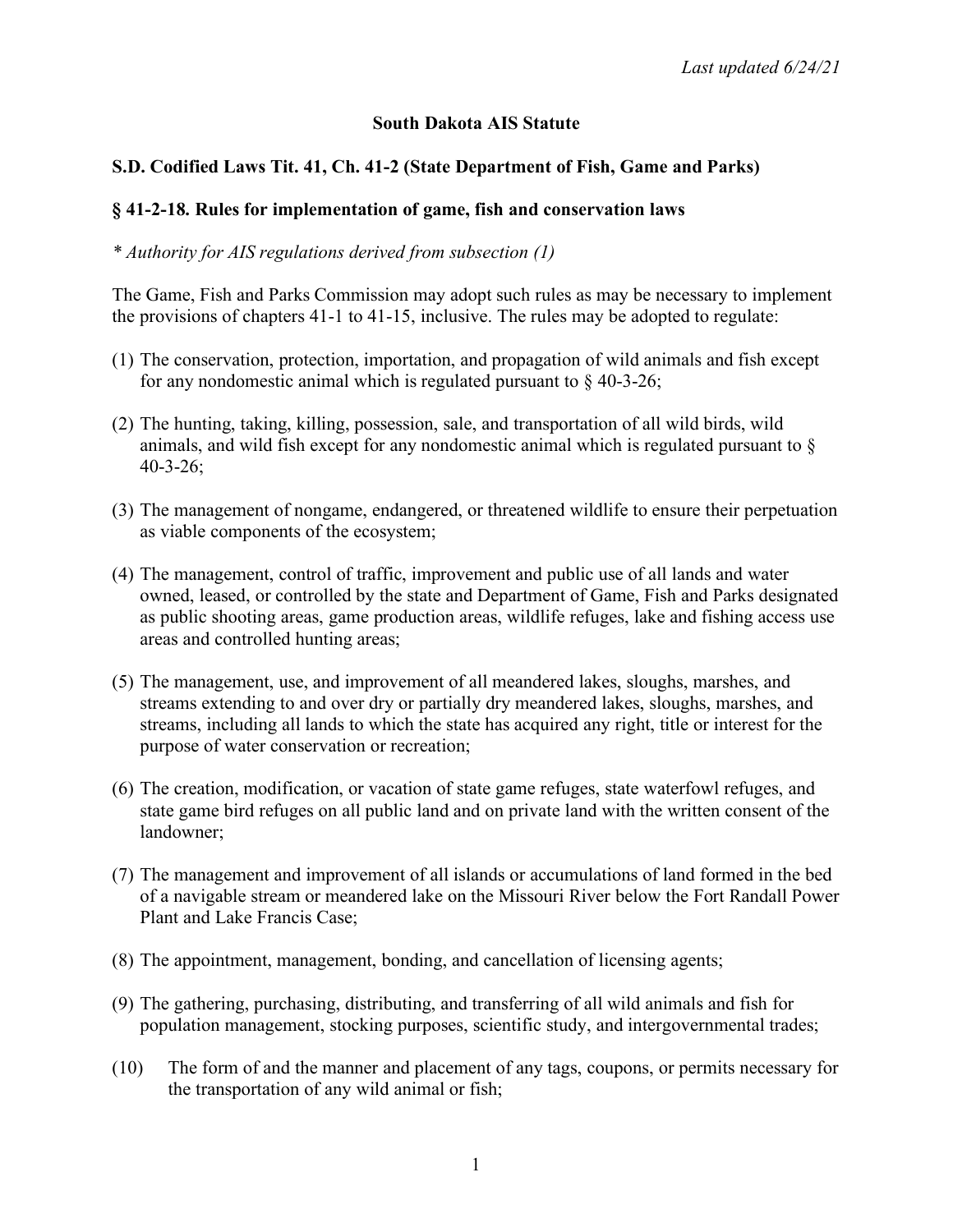- (11) The sale, breeding, raising, and transportation of any nondomestic animal which is not regulated pursuant to § 40-3-26;
- (12) The form, procedures for, and content of all license applications authorized under this title;
- (13) The form, procedures for, fee, and manner of validation, replacement, or cancellation of all licenses authorized under this title that are not already established by statute;
- (14) The devices, weapons, ammunition, traps, tackle, bait, lures, and equipment which may be used to hunt, kill, capture, or locate any wild animal or fish if use of the above items would adversely affect the health, safety, or welfare of people or wildlife resources;
- (15) The hunting, fishing, and trapping in the boundary waters of this state;
- (16) The release, hunting, and taking of animals and birds on private shooting preserves;
- (17) The establishment of, and the opening, closing, modifying, or curtailing of hunting, fishing, and trapping seasons, if the seasons are not established by statute;
- (18) The setting of fees for special licenses not covered by statute to manage specific and limited wildlife populations;
- (19) The number of persons who may cooperate as a group in the pursuit, hunting, taking, or killing of game birds or game animals;
- (20) The acquisition, possession, use, and disposition of raptors;
- (21) The acquisition, possession, transportation, sale, and release of bait fish and frogs;
- (22) The regulation of, and the acquisition, possession, transportation, sale, and release of fish, from private fish hatcheries;
- (23) The regulation of fish houses or other sheltering structures maintained upon the ice of any public waters;
- (24) The issuance and cancellation of taxidermist licenses and the acquisition, possession, and disposition of specimens for taxidermy purposes;
- (25) The operation of controlled hunting areas.

The rules shall be adopted pursuant to chapter 1-26 and shall be in accordance with the provisions of this chapter.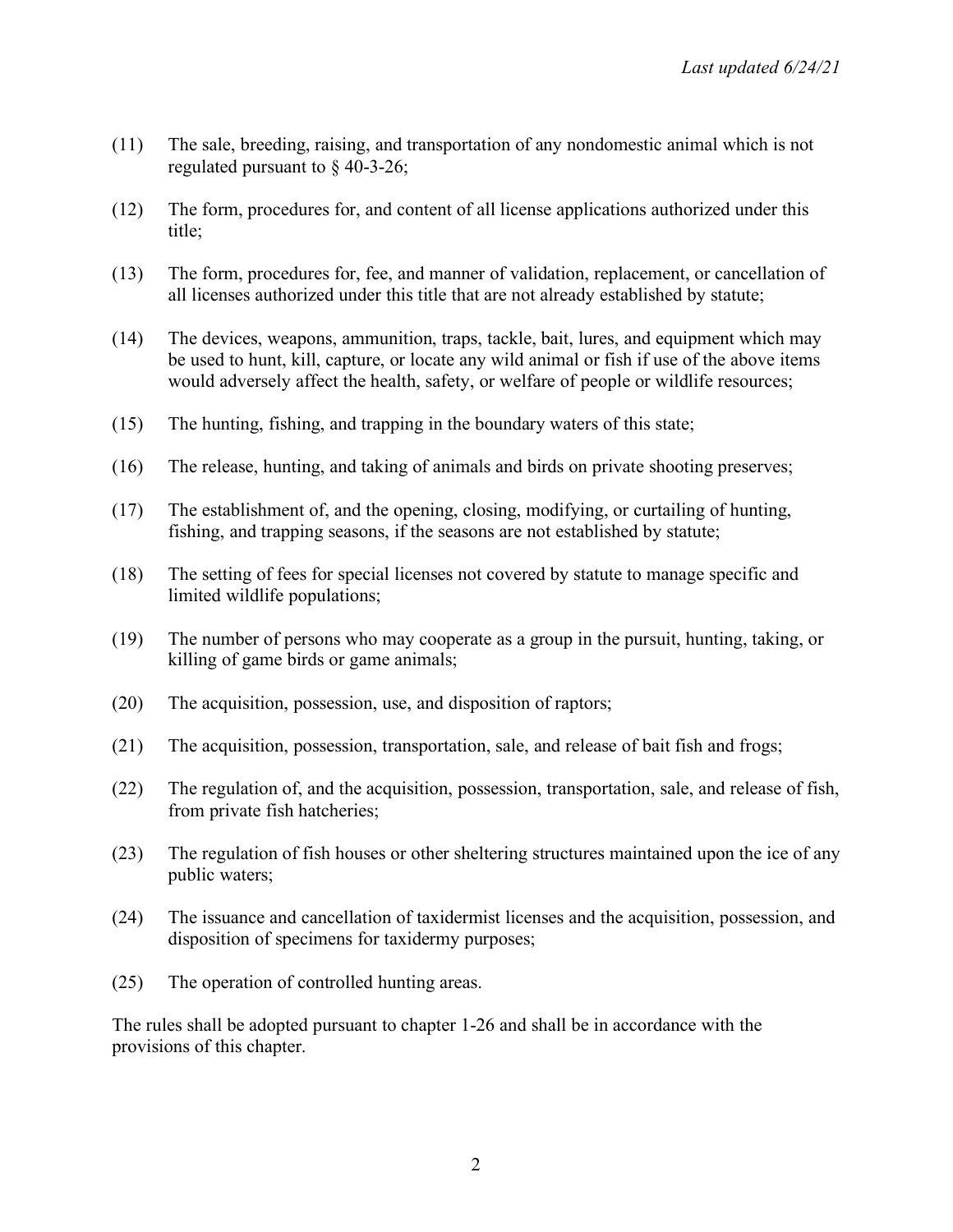A violation of the substantive provision of any rule authorized by this section is a Class 2 misdemeanor. If the same incident is a violation of statute and of the rules authorized by this section only the penalty authorized for the violation of the statute may be imposed.

# **S.D. Codified Laws Tit. 41, Ch. 41-13a (Aquatic Invasive Species)**

# **§ 41-13A-1. Definitions**

Terms used in this chapter mean:

- (1) "Aquatic invasive species," an aquatic species that is not native to the state, including the seeds, eggs, spores, or larvae of the species, or other biological material capable of propagation, and whose presence within the state may cause economic or environmental harm;
- (2) "Conveyance," a motorized or nonmotorized boat and associated equipment that may come in contact with water or that is able to transport water. A conveyance includes any trailer, engine, motor, live well, ballast tank, bilge area, anchor, and any other item that may come in contact with water or is able to transport water that could harbor an aquatic invasive species;
- (3) "Decontamination," a process used to kill, destroy, or remove aquatic invasive species and other organic material that may be present in or on a conveyance;
- (4) "Inspection," a visual and tactile examination of a conveyance to determine whether it may harbor any organisms or other organic material that could present a risk of spreading an aquatic invasive species;
- (5) "Waters," all waters within the jurisdiction of the state used for recreational boating, including rivers, streams, and natural or manmade lakes, ponds, and reservoirs.

## **§ 41-13A-2. Aquatic invasive species--Prohibitions--Violation as misdemeanor**

No person may possess, import, ship, or transport within this state any aquatic invasive species unless authorized by the commission in rules promulgated under § 41-2-18.

A violation of this section is a Class 2 misdemeanor. A second or subsequent violation of this section within one year is a Class 1 misdemeanor.

#### **§ 41-13A-3. Conveyance placement--Requirements--Violation as misdemeanor**

No person may place a conveyance, or cause a conveyance to be placed, into waters within this state without first meeting the requirements in  $\S$  41-13A-4 unless authorized by the commission in rules promulgated under § 41-2-18.

A violation of this section is a Class 2 misdemeanor. A second or subsequent violation of this section within one year is a Class 1 misdemeanor.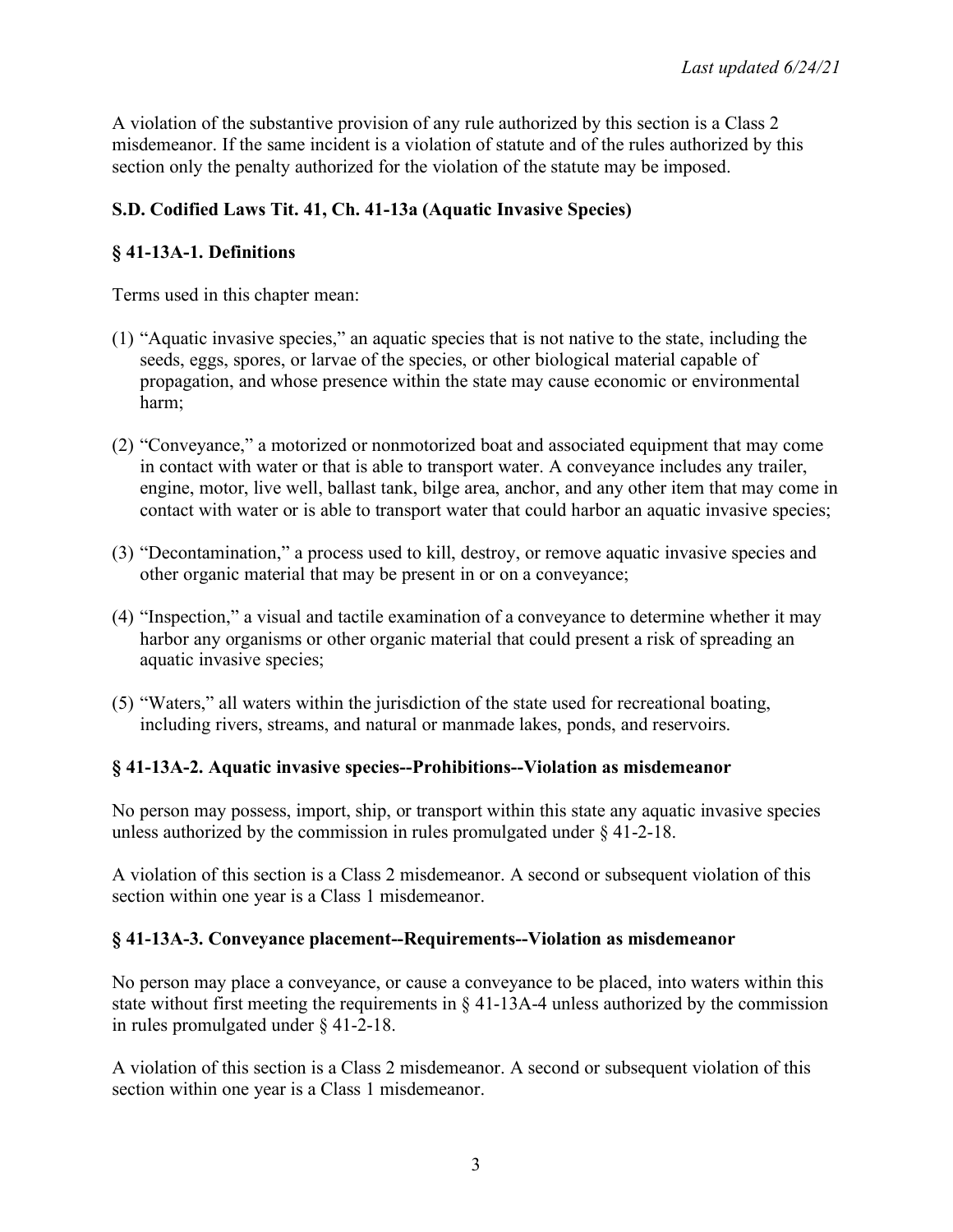# **§ 41-13A-4. Conveyance removal--Requirements--Violation as misdemeanor**

Any person removing a conveyance from waters shall, to the extent possible, do the following:

- (1) Clean the conveyance by removing all visible organic material, including plants, animals, and mud;
- (2) Drain the conveyance by removing any plug or other barrier that prevents water drainage and running any pumps on board to expunge water; and
- (3) Comply with any other requirements and protocols for the cleaning, draining, and drying of a conveyance established by the commission in rules promulgated under § 41-2-18.

Failure to comply with the provisions of this section is a Class 2 misdemeanor. A second or subsequent violation of this section within one year is a Class 1 misdemeanor.

### **§ 41-13A-5. Inspection stations--Required inspections--Violation as misdemeanor**

To prevent the introduction, importation, infestation, and spread of aquatic invasive species, the department may establish aquatic invasive species inspection stations at any location within the state including interstate borders, highways or other roads, locations adjacent to or near public waters, and at department offices. Any person with a conveyance is required to stop at an inspection station. The department shall receive approval from the Department of Transportation before establishing an inspection station along any road that is part of the state trunk system. Failure to comply with the provisions of this section is a Class 2 misdemeanor. A second or subsequent violation of this section within one year is a Class 1 misdemeanor.

#### **§ 41-13A-6. Inspection stations--Inspections--Decontamination**

At inspection stations established under § 41-13A-5, authorized department personnel may inspect the exterior of any conveyance for the presence of organisms or organic material that may harbor aquatic invasive species. Authorized personnel may examine any interior portion of a conveyance that may carry or transport water or organic material, including an engine, motor, live well, ballast tank, or bilge area. A law enforcement officer may stop a person with a conveyance at a location other than an inspection station if the person fails to stop at an inspection station or fails to comply with required inspection and decontamination procedures. During the inspection, personnel may also check for compliance with the requirements established in §§ 41-13A-2 to 41-13A-4, inclusive.

If any organisms or organic material that may harbor aquatic invasive species are found or suspected to be present as a result of the inspection, the department may decontaminate the conveyance or order the decontamination of the conveyance.

## **§ 41-13A-7. Law enforcement authority--Inspections—Decontamination**